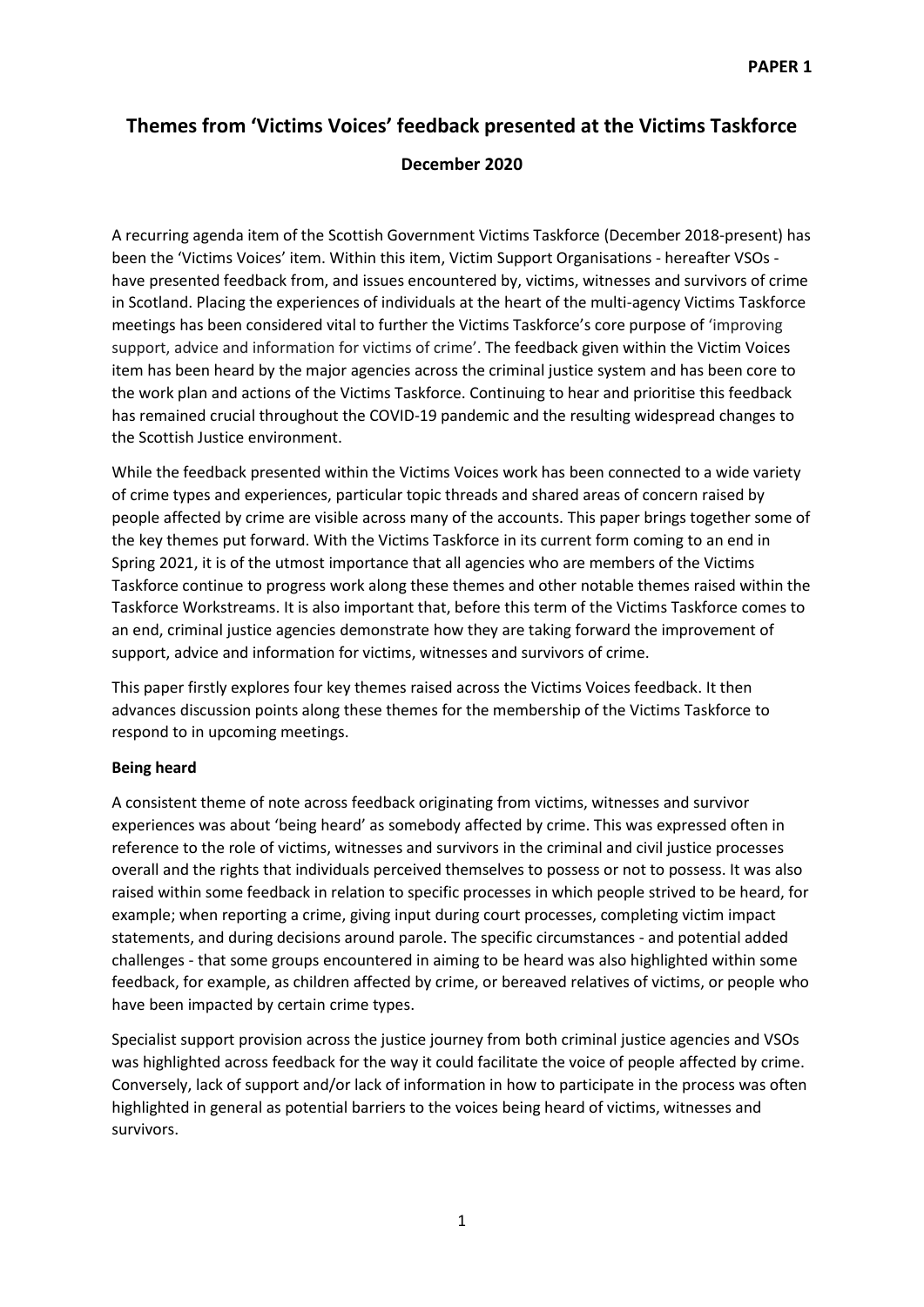### **Accessing Information**

Intrinsically connected to the above theme of being heard, 'accessing information' was also a core message spanning much of the evidence put forward. This was cross-cutting across all aspects of being a victim, witness or survivor, and began with individuals understanding what support was available to them at the initial stages of a crime occurring. The importance of receiving adequate levels of communication and updates from criminal justice agencies during the whole duration of a criminal or civil case was also frequently highlighted with Victims Voices feedback.

Accessing information about the progression of specific parts of a justice journey, such as obtaining information about pending court trials as a witness or family member, has also been a frequent topic of discussion. Feedback in this area has been prominent throughout the COVID-19 pandemic especially with regards to changes and the related communication requirements the pandemic has meant for people due to attend court.

Information-related feedback has also been given by victims, witnesses and survivors about other parts of the process, such as the access to information as a victim during criminal investigations at the police stage. Discussion has also been put forward about accessing information in later stages of the criminal justice journey, such as decisions around bail, sentencing and parole of offenders. Examples have been given within feedback where victims, witnesses and survivors have felt well supported in accessing information, as well as situations where individuals feel the lack of information received at different parts of the processes has been the main issue of concern.

## **Feeling Safe**

Another prominent thread of discussion has concerned victims, witnesses and survivors 'feeling safe' following an experience of crime or during ongoing criminal justice or civil justice processes. This is an area of feedback that has continued to have significance during the COVID-19 pandemic. Feedback received has explored the different aspects of what victims, witnesses and survivors require to feel safe within the community, and when participating in justice. Accounts from individuals have also highlighted specific parts of the justice journey in which feeling safe is a key concern. These have included people who are living within a situation in which they continue to receive abuse, and those who require additional arrangements around attending court as witnesses. Feedback around feeling safe has also arisen with regards to decisions to do with bail, protection measures such as non-harassment orders, and discussions around prisoner release/parole.

In many cases, the previously discussed theme of accessing information - for example, knowing what is happening, when it is happening, and who is involved - has been also been closely connected to discussions of feeling safe. Some feedback has centred around the criminal justice agencies and VSOs themselves, and what these organisations can do to generate feelings of confidence and safety in the people they support. Importantly for the Victims Voices item and the aforementioned theme of 'being heard', feedback has also focused on the channels by which victims, witnesses and survivors can raise concerns about the matters important to them, including the safety of themselves or others.